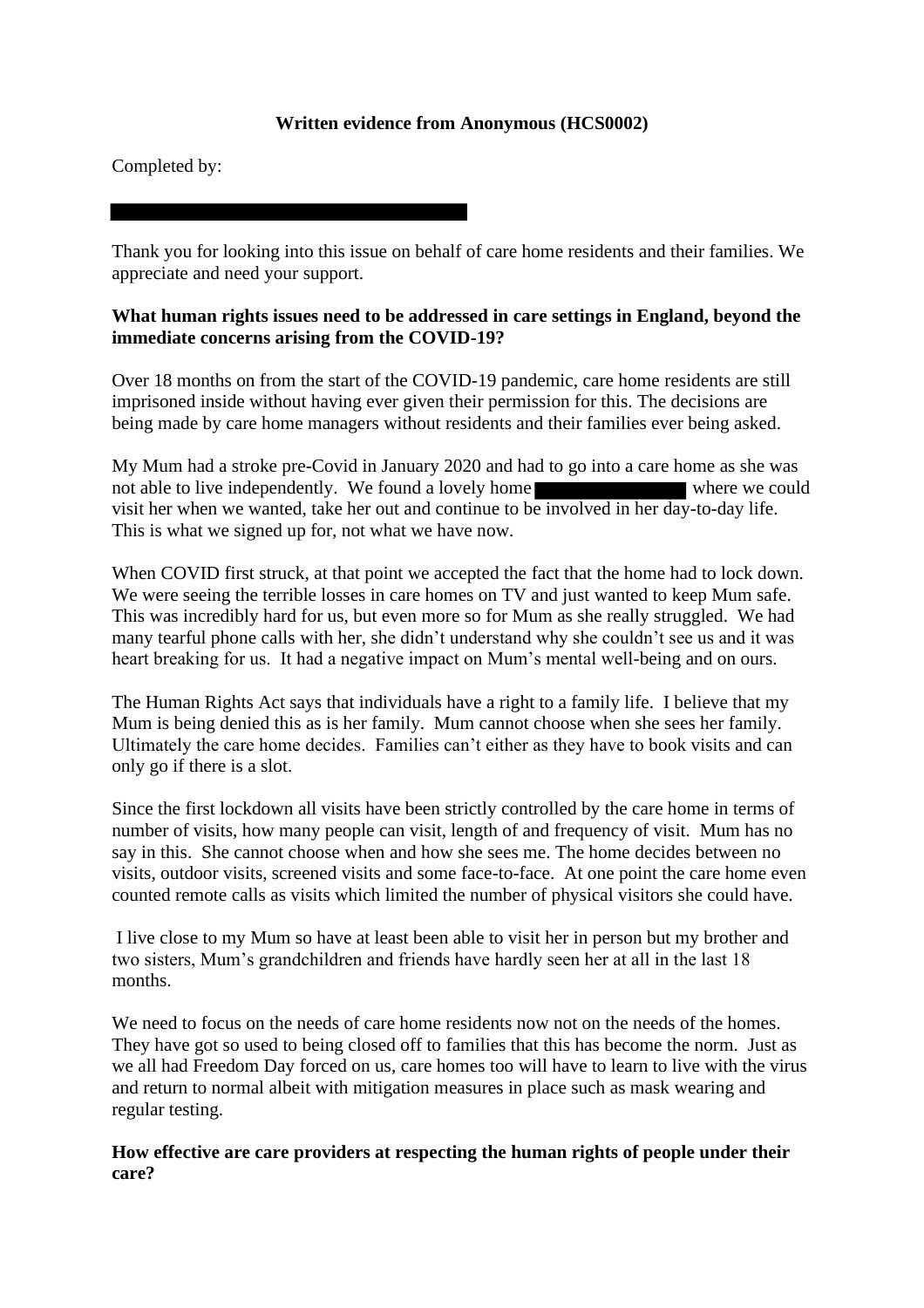They aren't. The Government guidelines make it clear that visiting should be enabled whenever possible, but ultimately the final decision rests with the care homes and they are interpreting the guidelines to suit them, which means restricted and controlled visits.

This basic human right needs to be enshrined in law otherwise many more care home residents will die without ever having reconnected with their families and being able to enjoy time with them during their last precious years of life.

# **How effective are regulators in protecting residents from human rights breaches in supporting patients and residents who make complaints about their care provider?**

I have contacted my MP on several occasions but it has made absolutely no difference. Government guidelines are just that, they are not mandatory. They have left the final decision with care homes and this is the problem. This is the latest response I received on 1<sup>st</sup> October 2021:

*I have raised the issue of visiting* **and interest and** *Jo.* again with Cllr Hopfensperger and *Jo.* 

*Both have reiterated that privately run care homes are allowed to adopt visiting practices that protect their most vulnerable residents and are not compelled to follow Government guidance. The Government is unable to dictate how private businesses should be run and can only interfere if practices are against the relevant legislation, for example Health and Safety contraventions.*

*Cllr Hopfensperger and Jo are attending a Care Homes roundtable meeting in the middle of this month and will air this problem again then with all the local care homes.*

*Jo completely appreciates that this is a distressing situation for relatives but can also understand the reasoning behind the decisions of the individual care homes.*

*We will let you know if there is any news after the meeting.*

*With kind regards, Carolyn Office Manager Office of Jo Churchill MP (Bury St Edmunds)*

This response shows a clear lack of understanding of the plight of care home residents and their families and the fact that Mum has been deprived of her right to a family life without her consent.

#### **What lessons need to be learned from the pandemic to prevent breaches of human rights legislation in future?**

We have learned a lot since the start of the pandemic. Decisions made in March 2020 should not be the same as decisions made now.

We know that being double vaccinated offers some protection as does catching COVID.